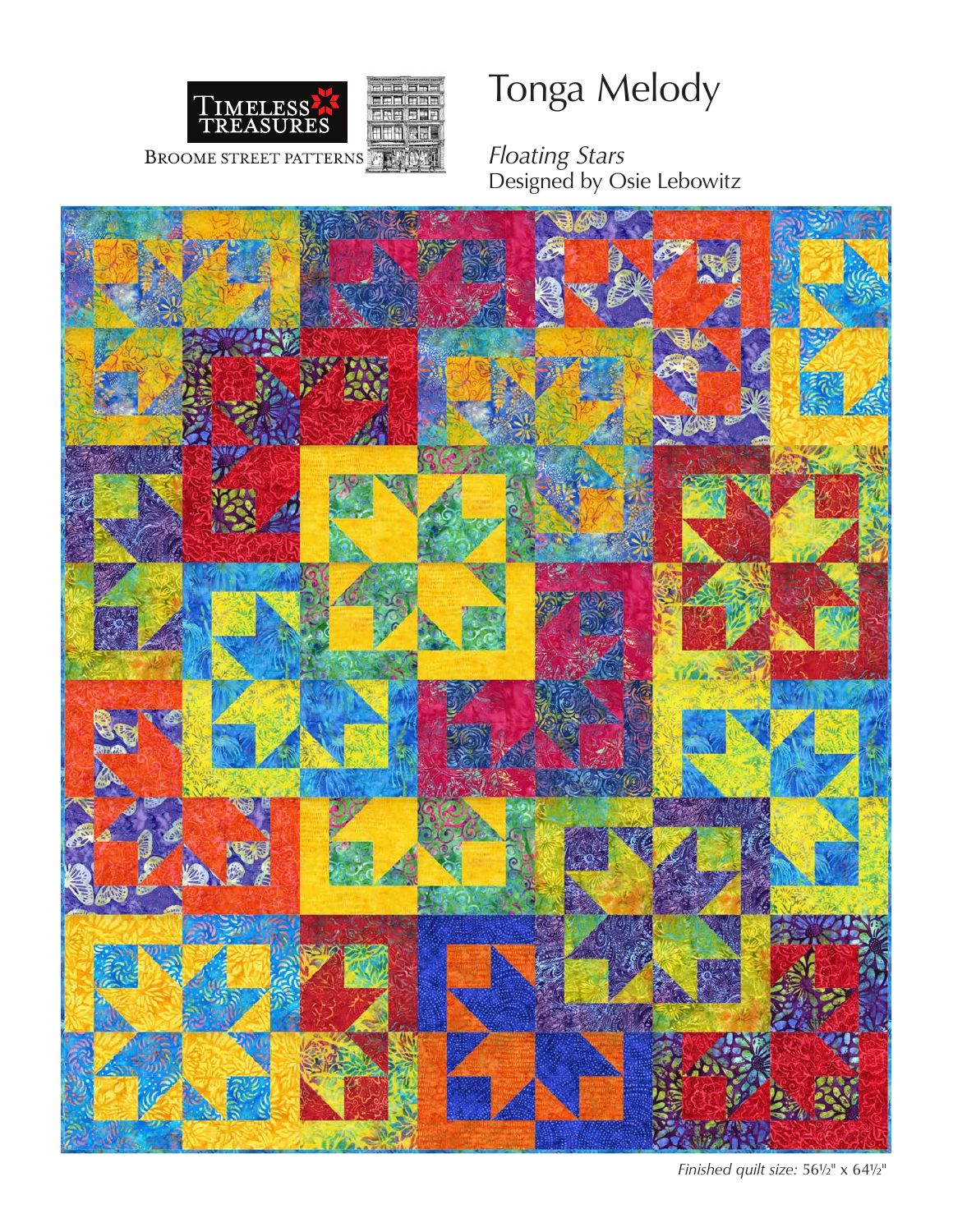#### **Fabric Requirements**

3/8 yard *each*: Tonga-B2336 Chorus Tonga-B2726 Golden Tonga-B2726 Happy Tonga-B7547 Musical Tonga-B7665 Smile Tonga-B7667 Paradise Tonga-B7681 Believe Tonga-B8182 Dance Tonga-B8182 Shine Tonga-B8573 Passion Tonga-B8766 Rhythm Tonga-B8767 Romance Tonga-B8768 Dreamer Tonga-B8769 Magic Tonga-B8770 Energy Tonga-B8771 Fun Tonga-B8771 Joy Tonga-B8771 Rainbow Tonga-B8772 Song Tonga-B8773 Sweet 5/8 yard Tonga-B7667 Paradise (binding) 33/4 yards Tonga Melody print of your choice (backing)  $65'' \times 73''$  batting

## **Cutting**

#### *From* each *3/8-yard cut of Tonga Melody:*

• Cut six  $3^{7}/8$ " squares, six  $3^{1}/2$ " squares, three  $2^{1/2^{n}} \times 6^{1/2^{n}}$  strips and three  $2^{1/2^{n}} \times 8^{1/2^{n}}$  strips. Keep the cut pieces together by color groups.

#### *From Tonga-B7667 Paradise:*

• Cut seven  $2^{1/2^{n}} \times$  width-of-fabric (WOF) strips for binding.

## **Block Construction**

*All seam allowances are ¼" and pieces are sewn right sides together.*

- 1. Divide the twenty Tonga Melody cut pieces into ten sets of two fabrics each with contrasting colors one light and one dark value. Each set will make six blocks.
- 2. From one color set, make half square triangles (HST) by drawing a diagonal line on the wrong side of the light color 37/8" squares. Place the square on the dark color 37/8" square right sides together. Sew  $1/4$ " on each side of the drawn line. Cut apart the triangles on the drawn line and press each seam toward the dark fabric (*figure 1*). The HST units will measure  $3^{1}/2$ " square. Repeat with the remaining 37/8" squares to make a total of twelve HST from each color set.

*Fig. 1*





Make 12 from each color set.

3. Within each color set, sew two matching HST units, one light  $3^{1}/2$ " square and one dark  $3^{1}/2$ " square into a four-patch block, noting color placement and orientation (*figure 2*). Repeat to make three like blocks total.



4. Sew a matching dark  $2^{1/2^{n}} \times 6^{1/2^{n}}$  strip to the left side of a four-patch block created in step 3. Press. Sew a matching dark  $2^{1/2} \times 8^{1/2}$  strip to the top of the



Imagination... Passion... Creativity